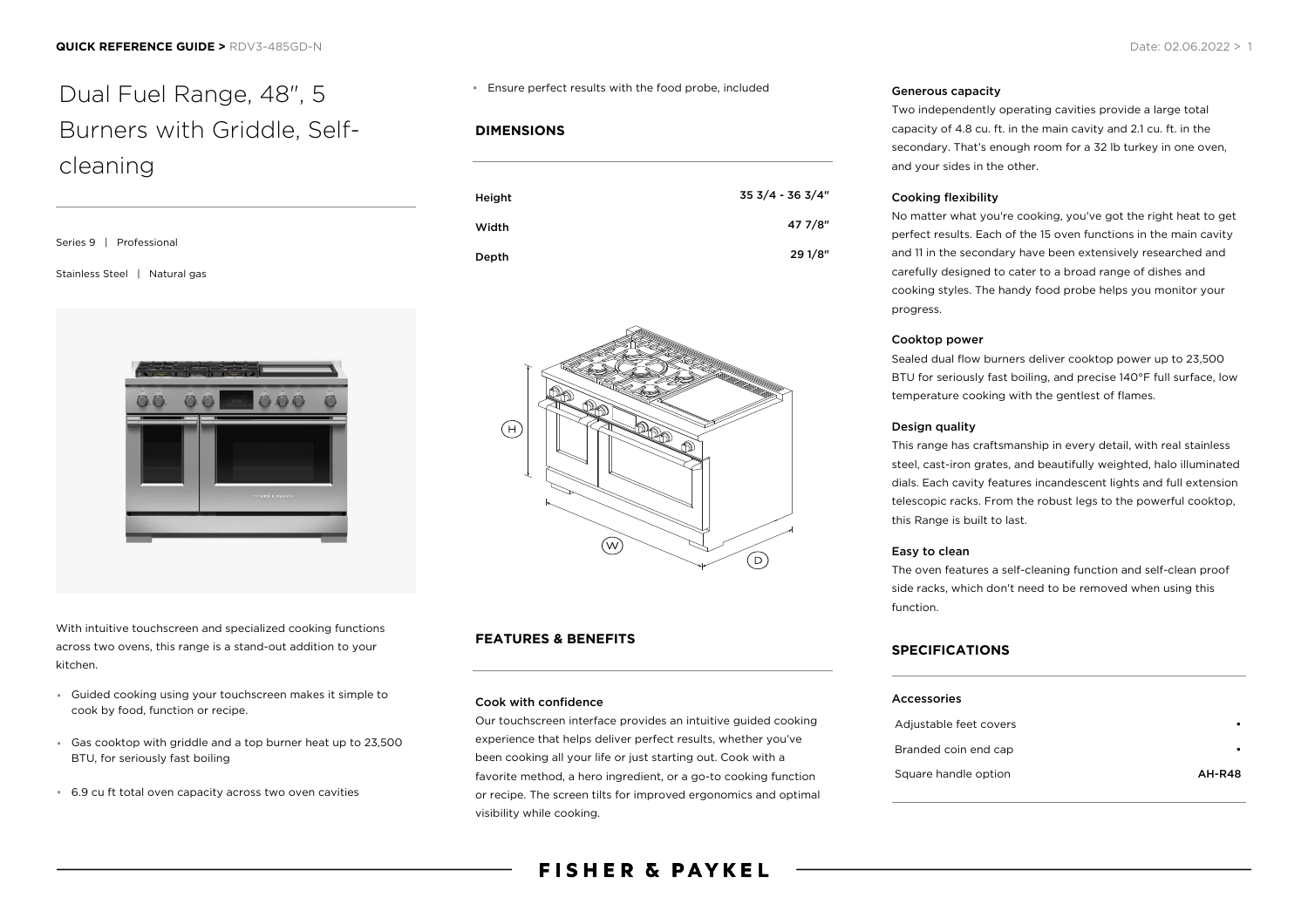#### **QUICK REFERENCE GUIDE >** RDV3-485GD-N Date: 02.06.2022 > 2

#### Burner ratings

| Maximum burner power           | <b>23500 BTU</b> |
|--------------------------------|------------------|
| Power back centre              | 23500BTU         |
| Power back left                | <b>18500BTU</b>  |
| Power back right               | <b>18500BTU</b>  |
| Power front left               | 18500BTU         |
| Power front right              | 18500BTU         |
| Power griddle                  | 24000BTU         |
| Total cooktop power            | 121500 BTU       |
| Capacity                       |                  |
| Shelf positions                | 5                |
| Shelf positions                | 5                |
| Total capacity second oven     | 2.1cu ft         |
| Cleaning                       |                  |
| Easy clean porcelain basepan   |                  |
| Pyrolytic self-clean           |                  |
| Controls                       |                  |
| Dial with illuminated halo     |                  |
| Dual control oven dials        |                  |
| Electric circuit               | 4 wire           |
| High resolution display        |                  |
| Metal illuminated dials        |                  |
| Multi-language interface       |                  |
| Precise cooking with food      |                  |
| Recipe and food based          |                  |
| Sabbath mode                   |                  |
| Tilting touch screen interface |                  |

#### Wi-Fi connectivity

| Gas Requirements              |                                                        |
|-------------------------------|--------------------------------------------------------|
| Fitting and pipe              | $\frac{1}{2}$ NPT, min. $\frac{5}{8}$ " $\%$ flex line |
| Supply Pressure (natural gas) | $6"$ to $9"$ W.C                                       |
|                               |                                                        |

| Oven features                |  |  |
|------------------------------|--|--|
| Concealed element            |  |  |
| Electronic oven control      |  |  |
| Full extension telescopic    |  |  |
| Internal light               |  |  |
| Titanium coated, illuminated |  |  |
|                              |  |  |

## Oven functions

| Air fry                 |    |
|-------------------------|----|
| Bake                    |    |
| Classic bake            |    |
| Clean                   |    |
| <b>Convection Broil</b> |    |
| Convection bake         |    |
| Dehydrate               |    |
| Maxi Broil              |    |
| Number of functions     | 15 |
| Pastry bake             |    |
| Pizza bake              |    |
| Rapid proof             |    |
| Roast                   |    |
| Slow cook               |    |
| True convection         |    |
| Warm                    |    |

#### Oven performance

| Bake power                  | 4600  |
|-----------------------------|-------|
| Broil                       | 3600W |
| Main oven - True convection | 2500W |

#### Power requirements

| Amperage         | <b>50A</b> |
|------------------|------------|
| Rated current    | <b>50A</b> |
| Supply frequency | 60Hz       |

#### Product dimensions

| Depth  | 29 1/8"          |
|--------|------------------|
| Height | 35 3/4 - 36 3/4" |
| Width  | 47 7/8"          |

#### Rangetop features

| Sealed Dual Flow Burners™ |  |
|---------------------------|--|
| Sealed range top          |  |
| Vent trim included        |  |

## Recommended Back Guards Ventilation

| Combustible situation     | <b>BGRV3-3048H</b>      |
|---------------------------|-------------------------|
| Non combustible situation | BGRV2-3048 / BGRV2-1248 |
| Recommended hood          | HCB48-12 N (48""        |

## Safety

ADA compliant

#### Secondary oven features

## **FISHER & PAYKEL**